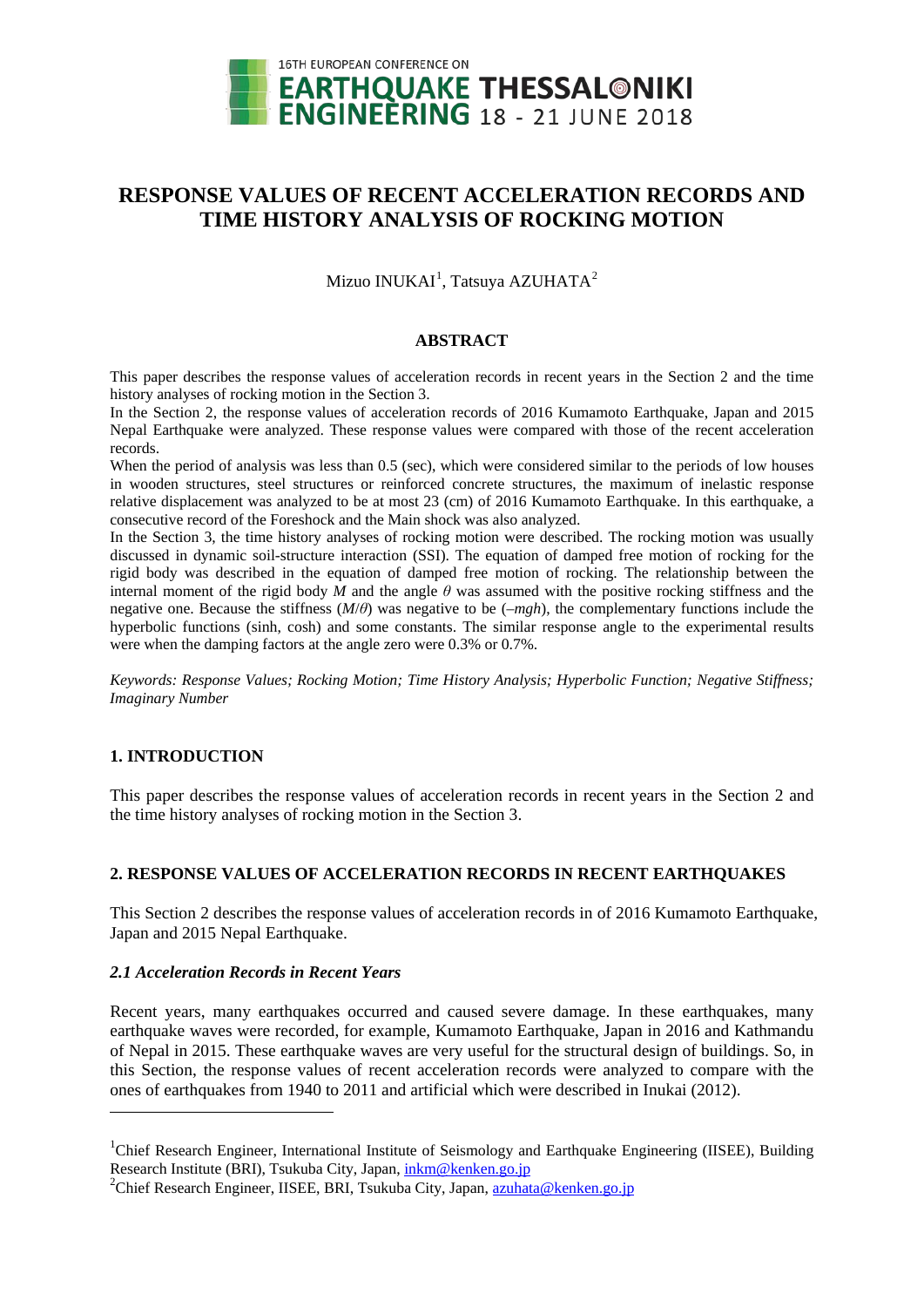In Table 1, the earthquake waves were the main shock of 2016 Kumamoto Earthquake on 16 April 2016, [2004 Kawaguchi EW, Local Government] and [1995 Takatori NS, Japan Railroad]. In Table 2, the earthquake wave was 2015 Nepal Earthquake.

| <b>Earthquake Names</b><br>[Earthquake Waves Names] | Dire.     | Peak Acc.<br>$\text{(cm/sec}^2)$ | Epi.<br>Dist.<br>(km | Date and Time<br>in Local Time | <b>Remarks of</b><br><b>Courtesy</b> |
|-----------------------------------------------------|-----------|----------------------------------|----------------------|--------------------------------|--------------------------------------|
| 2016 Kumamoto Earthquake                            |           |                                  |                      |                                |                                      |
| (Main shock)                                        |           |                                  |                      | 16 April 2016.                 |                                      |
| [20160416 Mashiki EW, L-Gov]                        | EW        | 825                              |                      | 6.4 01:25                      | $L$ -Gov*1                           |
| [20160416 Mashiki EW2, KiK-net]                     | EW        | 1157                             | 7.3                  |                                | $KiK-net.*2$                         |
| [20160416 Nishihara EW, L-Gov]                      | EW        | 770                              | 15.8                 |                                | $L$ -Gov $*1$                        |
| 2016 Kumamoto Earthquake                            |           |                                  |                      |                                |                                      |
| (Foreshock)                                         |           |                                  |                      | 14 April 2016.                 |                                      |
| $[20160414$ Mashiki EW, L-Gov]                      | EW        | 925                              |                      | 5.2 21:26                      | $L$ -Gov $*1$                        |
| [20160414 Mashiki EW2, KiK-net]                     | EW        | 732                              | 6.2                  |                                | $KiK-net.*2$                         |
| [20160414 Nishihara EW, L-Gov]                      | $EW^*3$   | 341                              | 13.4                 |                                | $L$ -Gov $*1$                        |
| 2004<br>Niigata-ken<br>Chuetsu                      |           |                                  |                      |                                |                                      |
| Earthquake                                          |           |                                  |                      | 23 Oct. 2004.<br>17:56         |                                      |
| [2004 Kawaguchi EW, L-Gov]                          | EW        | 1676                             | 2.8                  |                                | $L$ -Gov $*4$                        |
| 1995 Kobe Earthquake                                |           |                                  |                      | 17 Jan. 1995.                  |                                      |
| [1995 Takatori NS, JR]                              | <b>NS</b> | 606                              |                      | 11.3 05:46                     | Japan Railroad                       |

|  | Table 1. Earthquake Waves for $qCy^* (= 0.2)$ |  |  |  |
|--|-----------------------------------------------|--|--|--|
|  |                                               |  |  |  |

Notes) 1)qCy<sup>\*</sup> : Design Shear Coefficient at Yielding Point referred to Section 2.2.

2)Dire. : Direction recorded the peak acceleration among the 2 horizontal directions of East and West or North and South.

3)Peak Acc. : Peak Acceleration

4)Epi. Dist. : Epicentral Distance

5)L-Gov\*1 : Kumamoto Prefecture and Japan Meteorological Agency (JMA) in JMA(2016).

6)KiK-net\*2 : Data of National Research Institute for Earth Science and Disaster Prevention in K-NET (2016).

7)EW\*3 : In the Foreshock Wave [20160414 Nishihara EW, L-Gov], the direction for the analysis was EW as same as the other records in 2016 Kumamoto Earthquake while the maximum peak acceleration 532 (cm/sec<sup>2</sup>) among the 2 horizontal directions of Nishihara Site was recorded in the direction of North and South.

8)L-Gov\*4 : Niigata Prefecture and JMA in JMA (2004).

| Table 2. Earthquake Wave for $qCy (= 0.1)$ |  |
|--------------------------------------------|--|
|                                            |  |

| <b>Earthquake Names</b><br>[Earthquake Waves Names] | Dire. | Peak Acc. Epi.<br>$\begin{array}{cc} \text{Epi.} \\ \text{Dist.} \end{array}$<br>(cm/sec <sup>2</sup> ) | $k$ m) | Date and Time<br>in Local Time | <b>Remarks of</b><br><b>Courtesy</b> |
|-----------------------------------------------------|-------|---------------------------------------------------------------------------------------------------------|--------|--------------------------------|--------------------------------------|
| 2015 Nepal Earthquake                               |       |                                                                                                         |        | 25 April 2015.                 |                                      |
| [2015 KatNP NS, CESMD]                              | NS    | 160                                                                                                     |        | 59.9 11:56                     | CESMD*                               |

Notes) 1)CESMD\* : Center for Engineering Strong Motion Data in CESMD(2015).

2)Dire. : Direction same as Table 1

3)Peak Acc. : Peak Acceleration

4)Epi. Dist. : Epicentral Distance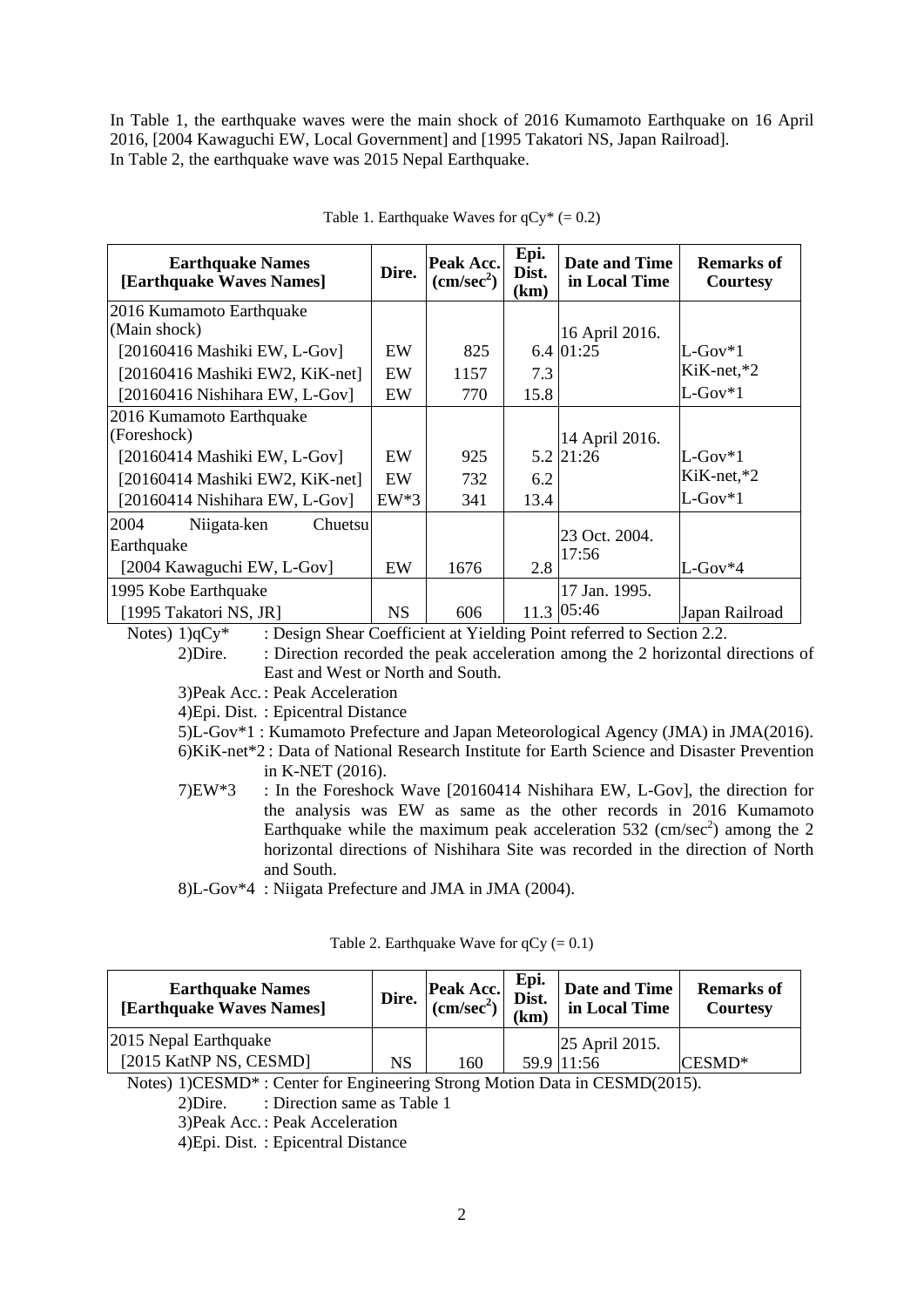#### *2.2 Inelastic Dynamic Response Analysis Method*

The response displacements of Single-Degree-of-Freedom (SDOF) can help us to understand how much displacement took place in storeys of structures during earthquake.

Fig. 1 shows the hysteresis property of Tri-linear Model for the inelastic dynamic analysis. In this analysis, Takeda Model of Takeda et al. (1970) was applied, which has the oriented point before the yielding point was the crack point in the opposite. The stiffness coefficient  ${}_{\alpha}$  k<sub>4</sub> of unloading after the yielding point has some relationship with the stiffness  ${}_{q}k_{0}$  between the yielding point and the crack point in the opposite side ( $_{q}k_{4} =_{q} k_{0} (\delta y/\delta$  peak)<sup>0.4</sup>). The other parameters of qCc,  $_{q}k_{1}$ ,  $_{q}k_{2}$  and  $_q$  k<sub>3</sub> were calculated by equations in Fig.1. Equations of  $qCc = 0.4 \cdot qCy$  and  $(_qk_2) = (_qk_1)/3$  were referred to Inukai et al. (2014). The period *T* for each SDOF analysis was calculated by the mass *m*

and the secant stiffness *ky* in Equation 1. The value of damping coefficient *h* was 0.05

$$
T = 2\pi \sqrt{\frac{m}{ky}} = \frac{2\pi}{\sqrt{4k_y \cdot g}} = 2\pi \sqrt{\frac{\delta y}{qCy \cdot g}}
$$
(1)



Notes)

- (1) Takeda Model (The oriented point before yield point was the cracking point in the opposite side.)
- (2) The stiffness coefficient  $_{\alpha}$ k<sub>0</sub> was the slope of a line joining the yield point in one direction to the cracking point in the other direction.
- (3) The stiffness coefficient  $_{q}k_{4}$  of unloading after the yield point was defined by the slope  ${}_{0}k_{0}$ ,  $\delta y$  and  $\delta$  peak;
- (4) Other parameters were referred to Inukai et al. (2015).
- (5) The shear coefficient of the cracking point qCc was 0.4 times of one of the yield point qCy ;.
- (6) The initial stiffness coefficient  $_{\alpha}k_1$  was 2.2 times of the secant stiffness coefficient at the yield point ;
- (7) The second stiffness coefficient  ${}_{q}k_2$  was one third of  ${}_{q}k_1$ ; (8) The third stiffness coefficient  $_{\alpha}$ k<sub>3</sub> was one thousandth of
- the secant stiffness coefficient at the yield point ;
- (9) The secant stiffness coefficient at the yield point  $_{0}k_{y}$  was the division of the secant stiffness by the weight ;
- (10) Shear Coefficient qC was the division of the storey shear force by the weight ;
- (11)  $qCy$ : Shear Coefficient at the yield point of A ( $qCy = 0.1, 0.2$ .)
- (12)  $qC_{\text{peak}}$ : Shear Coefficient at the peak of B
- (13) Q : Storey Shear Force (kN)  $(=k \cdot x)$
- (14)  $_{a}$   $_{a}$   $_{b}$   $_{a}$   $_{c}$   $_{d}$   $_{c}$   $_{d}$   $_{s}$   $_{c}$   $_{d}$   $_{c}$   $_{d}$   $_{d}$  : Stiffness Coefficient (1/cm) ;
- (15)  $h$  : Damping factor (= 0.05)
- (16)  $g :$  Gravity Acceleration (=980 (cm/sec<sup>2</sup>))

Fig. 1 Hysteresis property of Tri-linear Model

$$
{}_{q}k_{4} = {}_{q}k_{0} \left(\frac{\delta y}{\delta peak}\right)^{0.4}
$$

$$
qCc{=}0.4\cdot qCy
$$

δ*y* qCy  $_{q}$  k<sub>3</sub> =  $\frac{1}{1000}$  $_{q}$  k<sub>1</sub> = 2.2  $\frac{qCy}{\delta y}$ 3  $_{q}$  k<sub>2</sub> =  $\frac{_{q}$  k<sub>1</sub> *mg*  $_{q}$ **k**<sub>*y*</sub> =  $\frac{qCy}{\delta y} = \frac{ky}{mg}$  $qC = \frac{\text{Storey Shear Force}(Q)}{\text{Weight}(m \cdot g)}$ 

$$
Weight(m \cdot g)
$$

 $k_{\text{q}}$  k<sub>i</sub> =  $\frac{\text{Initial Stiffness } k_{\text{q}}}{\text{Weight }(m \cdot g)}$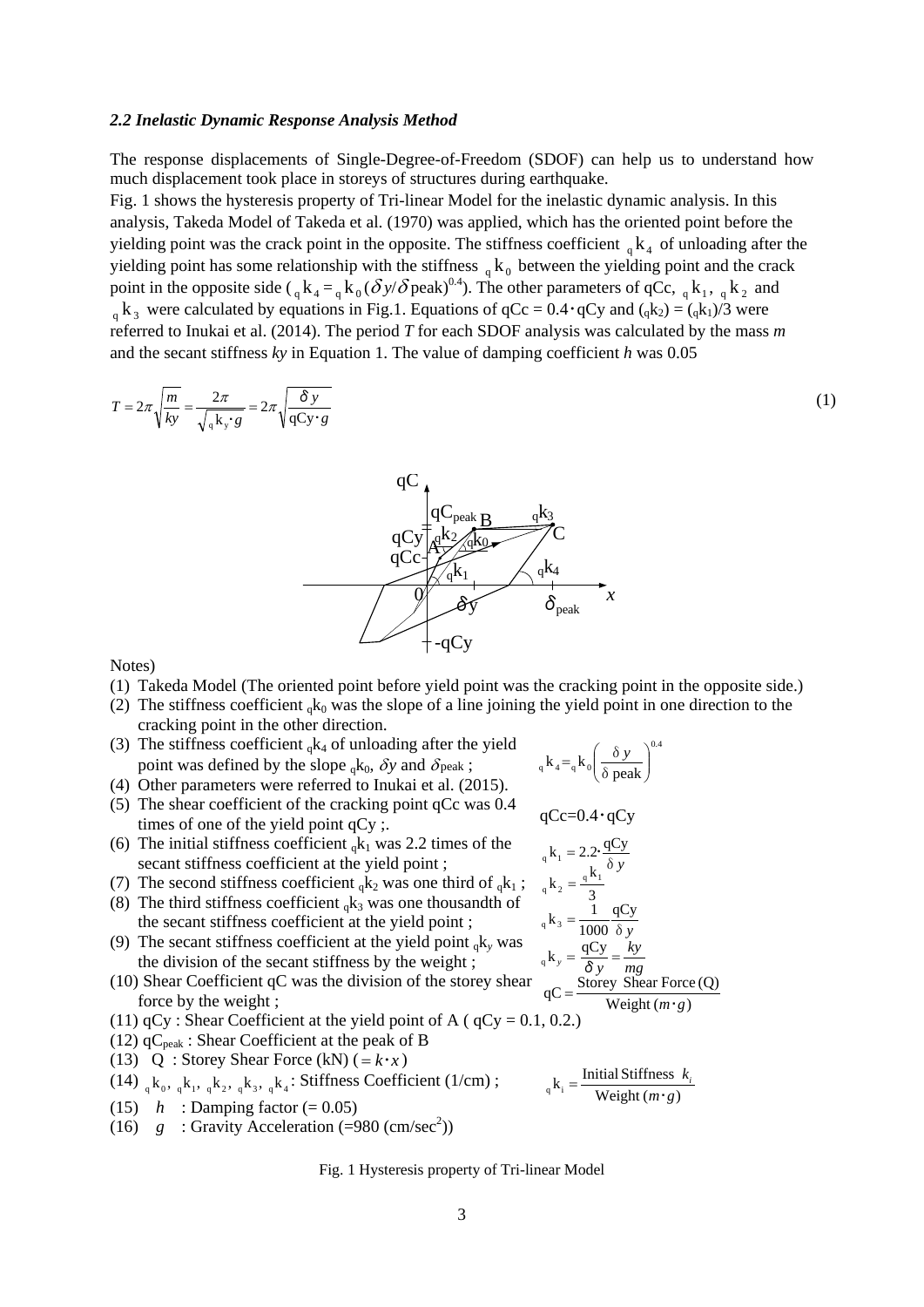#### *2.3 Analysis Results*

Analysis results are the response displacement spectra of 2016 Kumamoto Earthquake Main shock, Foreshock and other 10 records when Shear Coefficient qCy was 0.2. Other results are the one of 2015 Nepal Earthquake and other 10 records when Shear Coefficient qCy was 0.1.

The analyses were executed in the period from 0.1 (s) to 5.0 (s), and the spectra show the maximum values of the absolute values in each time history analysis.

The other 10 records, for qCy (=0.2), were 2011 Great East Japan Earthquake [2011 THU-1F N192E, BRI], [2011 Tsukidate NS, K-NET], [2011 Sendai NS, K-NET], [2011 Wakuya EW, JMA], 2007 Niigata-ken Chuetsu-Oki Earthquake [2007 Kashiwazaki NS, K-NET], 2004 Niigata-ken Chuetsu Earthquake [2004 Kawaguchi EW, L-Gov], [2004 Ojiya EW, K-NET], 1995 Kobe Earthquake [1995 Kobe NS, JMA], [1995 Takatori NS, JR] or BCJ Level2 <Artificial Earthquake Acceleration Data on Bedrock > [BCJ Level2 (Bedrock)].

According to Fig. 2 and Fig.3, when the period *T* was less than 0.5 (sec), to be considered similar to the periods of low houses in wooden structures, steel structures or reinforced concrete structures, the maximum of inelastic response relative displacement was analyzed to be at most 23 (cm) of [20160416 Mashiki EW, L-Gov] and the next one was [20160414 Mashiki EW, L-Gov], [20160416 Mashiki EW2, KiK-net], [20160416 Nishihara EW, L-Gov], [20160414 Mashiki EW2, KiK-net] or [20160414 Nishihara EW, L-Gov], respectively. These response displacements of 2016 Kumamoto



Fig. 2 Inelastic Response Displacement Spectra of 2016 Kumamoto Earthquake Main shock and other records  $(qCy=0.2, h=0.05)$ 



Fig. 3 Inelastic Response Displacement Spectra of 2016 Kumamoto Earthquake Foreshock and other records  $(qCy=0.2, h=0.05)$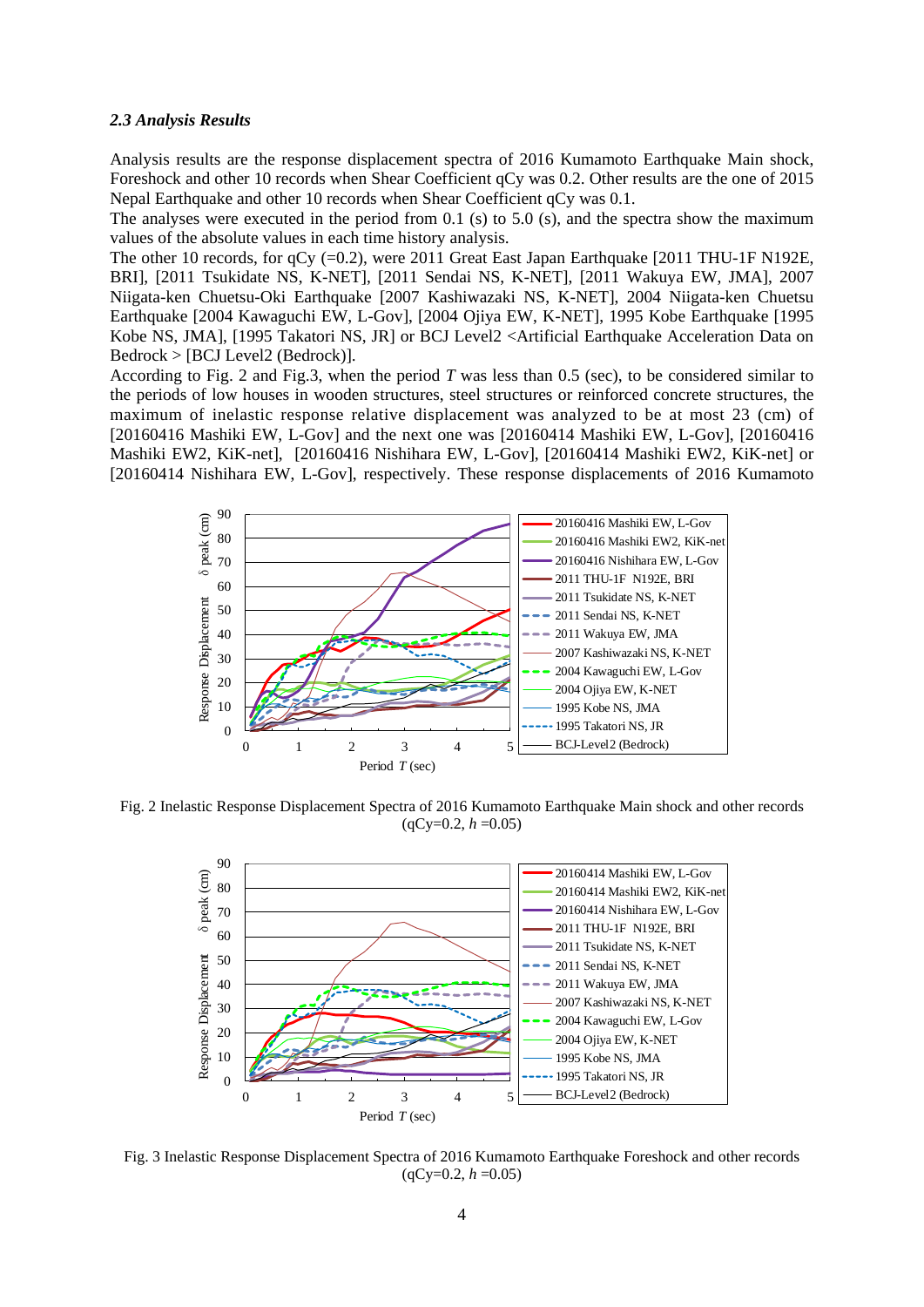Earthquake Main shock or Foreshock near the epicenter were equal or greater than ones of 2004 Kawaguchi EW or 1995 Takatori NS.

When the period was larger than 5 (sec), the response displacement of the Main shock in [Mashiki, L-Gov], [Mashiki, KiK-net] or [Nishihara, L-Gov] was still increasing and the same increasing was also analyzed in [2015 KatNP NS, CESMD] (Inukai, Azuhata, Morita, et al. (2017)).

The earthquake waves were affected by the ground condition and the structures around the measuring points. On the soft soil condition, the response displacement was considered to be larger in the range of long period.

In 2016 Kumamoto Earthquake, there were the Foreshock on  $14<sup>th</sup>$  Apr. 2016 and the Main shock on 16<sup>th</sup> Apr. 2016, 2 days later. Therefore, the consecutive records of them were also analyzed. The record length of Mashiki Town, L-Gov. and Nishihara Village, L-Gov. were 120.00 (sec) and the one of Mashiki, KiK-net was 300.00 (sec). The consecutive record length of them were 240.00 and 600.00 (sec) respectively. These consecutive records names show "20160414+16" in Fig. 4.

According to the Fig. 4, the response displacement of [20160414+16 Mashiki EW, L-Gov] were greater than one of [20160416 Mashiki EW, L-Gov] or [20160414 Mashiki EW, L-Gov]. The one of [20160416 Mashiki EW2, KiK-net] were also greater than one of [20160416 Mashiki EW2, KiK-net] or [20160414 Mashiki EW2, KiK-net] from the period 0.1 (sec) to 4 (sec).

On the other hand, the response displacement of [20160414+16 Nishihara EW, L-Gov] were smaller than one of [20160416 Nishihara EW, L-Gov] when the period was less than 1.0(sec).



Fig. 4 Inelastic Response Displacement Spectra of 2016 Kumamoto Earthquake Main shock and Foreshock, 2016 Main shock or 2016 Foreshock (qCy=0.2, *h* =0.05)



Fig. 5 Inelastic Response Displacement Spectra of 2015 Nepal Earthquake and other records  $(qCy=0.1, h=0.05)$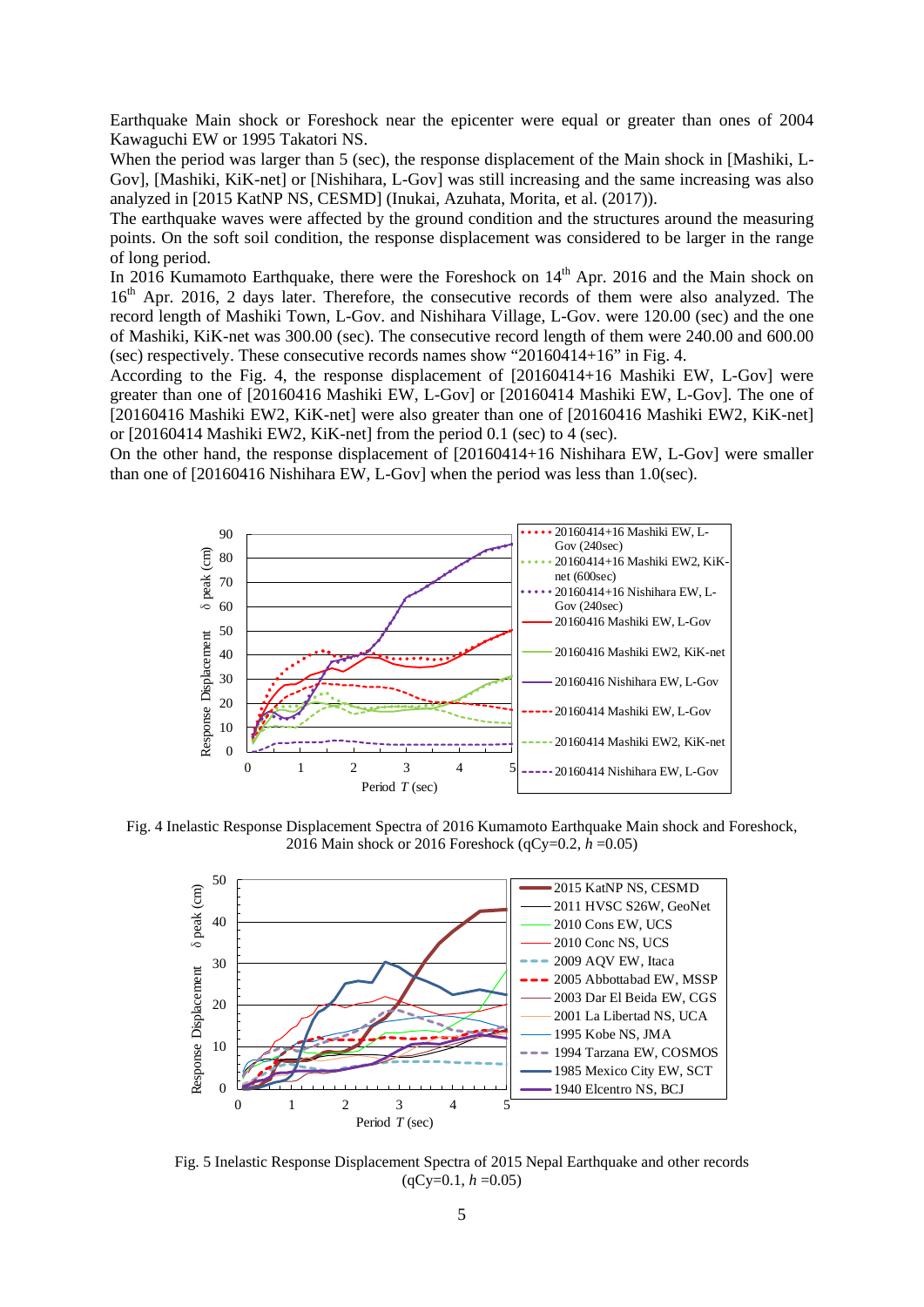In these analyses, after the response values of the Foreshock were calculated at the start displacement zero (cm), the ones of the Main shock were calculated consecutively at the residual displacement after the Foreshock. That means why the response displacement of the consecutive records were different from the ones of the Main shock, some ones were greater and some others were smaller.

The other 10 records, for qCy (=0.1), were 2011 New Zealand Christchurch Earthquake [2011 HVSC S26W, GeoNet], 2010 Chile Earthquake [2010 Cons EW, UCS], [2010 Conc NS, UCS], 2009 Italy L'Aquila Earthquake [2009 AQV EW, Itaca], 2005 Pakistan Earthquake [2005 Abbottabad EW, MSSP], 2003 Algeria Earthquake [2003 Dar El Beida EW, CGS], 2001 El Salvador Earthquake [2001 La Libertad NS, UCA], [1995 Kobe NS, JMA], 1994 Northridge Earthquake [1994 Tarzana EW, COSMOS], 1985 Michoacan Mexico Earthquake [1985 Mexico City EW, SCT] or [BCJ Level2 (Bedrock)].

According to Fig. 5, when the period *T* was about 3.5 (sec), the maximum of inelastic response relative displacement was analyzed to be a maximum of [2015 KathNP NS, CESMD]. This value was still increasing to more than 3 (m) when the period was more than 3.5 (sec).

# **3. TIME HISTORY ANALYSES OF ROCKING MOTION**

This Section 3 describes non-linear time history response analysis for rocking and the comparison between the analyses and the test results.

#### *3.1 Non-Linear Time History Response Analysis for Rocking*

Generally, the equation of damped free motion of rocking in Fig. 6 was described in Equation 2. In Fig. 6, *m* was the mass,  $B(=2b)$  was the width of the rigid body,  $H (=2h)$  was the height and *g* was the gravity acceleration. In Equation 2, according to Inukai et al. (2015), *I* was the moment of inertia at the ground surface  $(I = m h^2)$ ,  $c_I$  was the damping coefficient,  $k_I$  was the rocking stiffness,  $\ddot{\theta}$  was the response acceleration of angle,  $\dot{\theta}$  was the response velocity of angle,  $h_l$  was the length of the moment arm by external forces and  $\theta$  was the angle. *M* (= $k_l\theta$ ) was the internal moment of the rigid body, the relationship between *M* and  $\theta$  was shown in Fig. 6 (b) (Ishiyama (1980)). When  $k_I$  was assumed to be too large at  $\theta$  =0 and *M* was assumed to be 0, *mgb* or –*mgb*, the mathematical solutions for each  $\theta$  are very difficult.

$$
I\ddot{\theta} + c_1\dot{\theta} + k_1\theta = -m\ddot{y}h_1\tag{2}
$$



(a) Rigid Body in Motion (b) Relationship of *M* and θ The ground was rigid.  $\alpha$  was the angle of the width to the height ( $b/h$ ).

Fig. 6 Rigid Body in Motion and the Relationship between the internal moment *M* of the centre of the gravity and the rotation angle of rocking  $\theta$  when the ground was rigid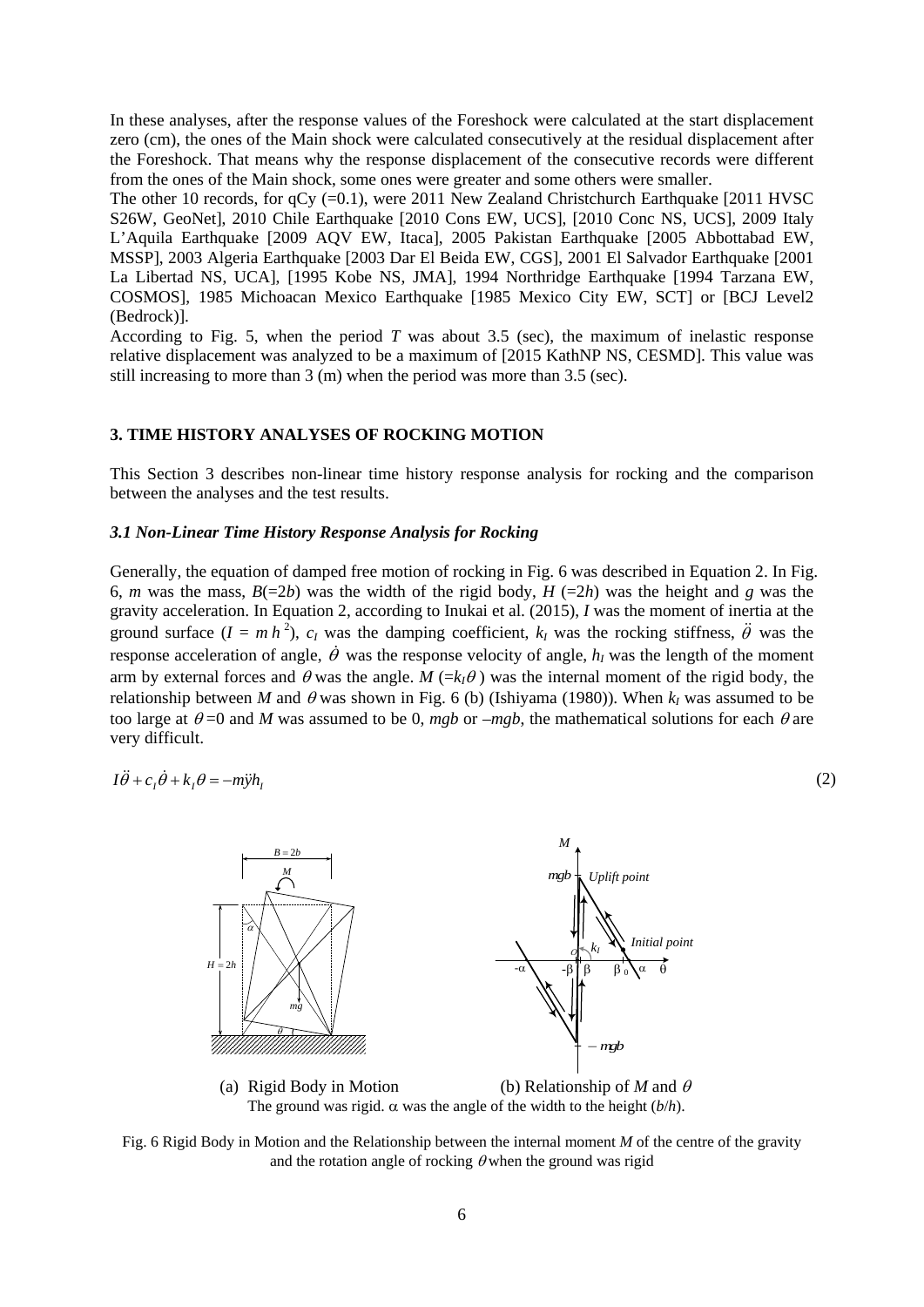If the start of analysis has some horizontal displacement without velocity, and during the motion there were no external forces, the analysis should be simple (Inukai, Azuhata (2017)). Therefore, in Fig. 6(b), in this non-linear time history response analysis for rocking, the relationship of  $M - \theta$  was assumed, the rocking stiffness of the ground  $k_l$  (>0) was also assumed when  $\theta$  was around zero from –  $β$  to  $β$  and *M* was decreased to be zero after *M* was almost *mgb* until  $θ$  was almost  $α$ . The initial point was when  $\theta$  was some value and the velocity was zero.

The relationship of  $M - \theta$  and the equation of damped free motion of rocking were as follows;

$$
\beta < \theta \qquad : \qquad M = mgh \left( \alpha - \theta \right) \tag{3}
$$

$$
-\beta \le \theta \le \beta \quad \text{:} \qquad M = k_{I} \theta \tag{4}
$$

$$
\theta \lt -\beta \quad : \qquad M = -mgh \; (\alpha + \theta) \tag{5}
$$

$$
I\ddot{\theta} + c_1\dot{\theta} + M = 0 \tag{6}
$$

In order to make analysis for rocking, a stiffness at  $\theta = 0$ ) was needed. If the start of analysis has some horizontal displacement without velocity, and if during the motion there were no external forces, the analysis should be simple.

These complementary functions at time *t* were known. Normally, to solve Equation 6 for Equation 4, the solution  $\theta = C e^{pt}$  should be considered. To solve Equation 3, after the characteristic equations using *p* doesn't have the constant  $\alpha$ , the solution  $\theta - \alpha = \theta_{\alpha} = C e^{pt}$  should be considered. Thus, the response velocity  $\dot{\theta}_a = d(\theta_a)/dt = d(\theta \cdot \alpha)/dt = d\theta/dt = \dot{\theta}$  and the response acceleration  $\ddot{\theta}_a = d^2(\theta_a)/dt$ =  $d^2(\theta - \alpha)$  /d<sup>2</sup>t =  $d^2\theta$ /d<sup>2</sup>t =  $\ddot{\theta}$  were not dependent on  $\alpha$ . Equation 3 has the negative stiffness. Therefore, these characteristic equations using *p* were as follows;

$$
p^{2} + 2h_{1}\omega_{1}p - \omega_{1}^{2} = 0
$$
\n
$$
p^{2} + 2h_{0}\omega_{0}p + \omega_{0}^{2} = 0
$$
\n(7)

Damping factor  $h_0$ ,  $h_1$  and circular frequency  $\omega_0$ ,  $\omega_1$  were real numbers. The solutions  $p_1$ ,  $p_2$  of Equation 7 were

$$
p_1 = -h_1 \omega_1 + \omega_1 \sqrt{h_1^2 + 1}
$$
 (9)

$$
p_2 = -h_1 \omega_1 - \omega_1 \sqrt{h_1^2 + 1} \tag{10}
$$

In Equation 9 and 10,  $h_1\omega_1$  was always smaller than  $\omega_1\sqrt{h_1^2+1}$ ,  $(h_1\omega_1 < \omega_1\sqrt{h_1^2+1})$ . Therefore, always  $p_2$  was negative and  $p_1$  was positive ( $p_2 < 0 < p_1$ ). Because  $p_1$  was positive, the complementary function  $\theta = C_1 e^{-p_1 t} + C_2 e^{-p_2 t}$  were described in Equation 11, 12 and 13 using hyperbolic functions (sinh, cosh) and constant  $\alpha$  or trigonometric functions (sin, cos).

$$
\beta < \theta \qquad : \qquad \theta = \alpha + e^{-h_1 \omega_1 t} (A_1 \cosh \omega_{n1} t + B_1 \sinh \omega_{n1} t) \tag{11}
$$

$$
-\beta \leq \theta \leq \beta \quad : \qquad \theta = \qquad e^{-h_0 \omega_0 t} (A_0 \cos \omega_{n0} t + B_0 \sin \omega_{n0} t)
$$
 (12)

$$
\theta < -\beta \quad : \qquad \theta = -\alpha + e^{-h_2 \omega_2 t} (A_2 \cosh \omega_{n2} t + B_2 \sinh \omega_{n2} t) \tag{13}
$$

The undetermined coefficients,  $A_1$ ,  $B_1$  and others, were calculated from the initial values and the stiffness respectively (Muto et al. (1960)). The functions of velocity and acceleration were defined as the differential equations at time *t* of the above functions of displacement.

All parameters,  $h_0$ ,  $h_1$ ,  $\omega_0$ ,  $\omega_1$ ,  $\omega_{n0}$ ,  $\omega_{n1}$  and others, were real numbers. Finally, the results of Equation 11, 12 and 13 give the real numbers.

When  $\theta$  was close to  $\beta$ , after the initial point, the interval time in the analysis was 0.0005 (sec) (=2,000Hz) in Equation 7. After the time, when  $\theta$  was  $\beta$ , was defined, the initial values of  $\theta$  and the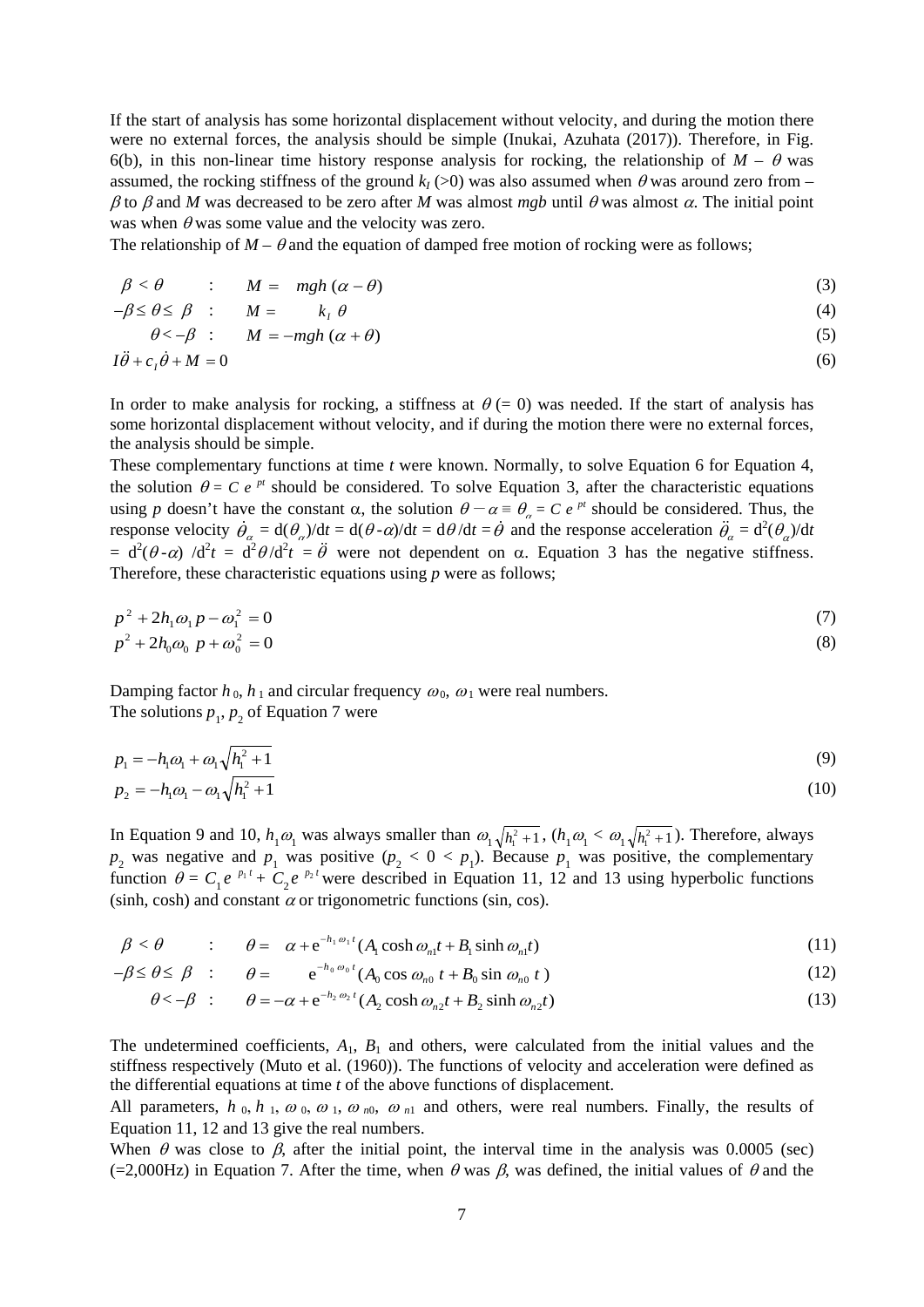velocity  $\dot{\theta}$  in Equation 8 were defined to continue the analysis.

These analyses were executed to be compared with the test results of the following section.

By the way, on the above analyses, it was described that all parameters were real numbers, it was because the 2 characteristic equations of Equation 9 and 10 were used respectively for the negative stiffness or the positive stiffness according to the values of  $\theta$ . But it should be understood that the negative stiffness was used in the analyses. So, in the following section, the damping factor  $h_1$  for the negative stiffness was described to be imaginary number using imaginary unit  $i (= \sqrt{-1})$ . This imaginary number  $h_1$  was calculated by the negative stiffness  $k_1$  (=  $-mgh$ ), the imaginary number  $\omega$  $_1$  (= square root of  $(k_1/I)$  ( $\omega_1 = \sqrt{k_1/I} = \sqrt{-\frac{mgh}{I}} = i\sqrt{\frac{mgh}{I}} = i\sqrt{\frac{g}{h}}$ )), the damping coefficient  $c_I$  which was a constant real number  $(h_1 \omega_1 = c_I/(2I) = h_0 \omega_0 = h_2 \omega_2)$  and  $h_1$  was equal to  $c_I/(2I \omega_1)$ ,  $(h_1 = c_I)$  $/(2I \omega_1)$ .

#### *3.2 Rocking Specimen*

In recent years, the experimental project of free standing concrete column specimens by placing some situations of ground was produced, when the damped free motion given an initial value of the horizontal displacement was performed by the several corporations (Takenaka Corp. et al. (2013)). Specimens, height 3.7m, width 1.1m, the thickness 1.5m and the weight 104.9 kN in the free end. The



(a) Elevation (b) Plan Fig.7 Rocking Specimen (Reinforced concrete column on concrete slab)



(a) Rocking Specimen under loading (b) Photo of Rocking Specimen under loading Fig. 8 Rocking Specimen under loading (Reinforced concrete column on concrete slab)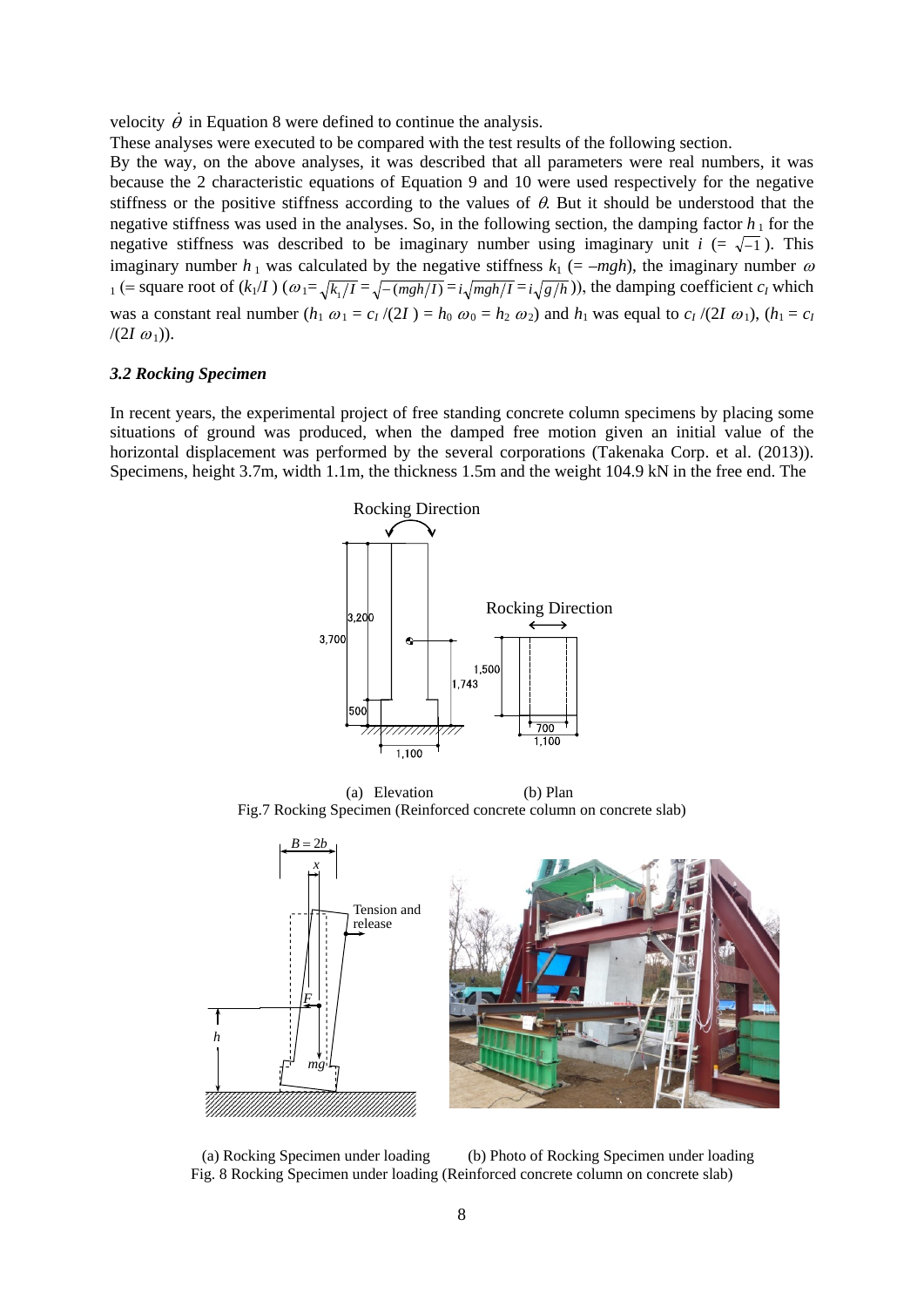height of the centre of mass  $\circledcirc$  was 1.743m. The specimens were placed on the ground, were inclined to the top displacement horizontally 0.375m and so on.

After the horizontal tension force was released, the rocking damped free motions were conducted (Fig. 7 and Fig. 8). The release points for one loading were at the top displacement horizontally 0.125m for 2 times, 0.250m for 2 times, 0.375m for 2 times and 0.125m for 1 time. The total number of loadings was 7 times. In the experiment, the acceleration and the displacement of some parts were measured, when these data were compared to this analysis of the horizontal force and the horizontal displacement of the centre of mass.

#### *3.3 Analysis and Results*

In the analysis, while the damping ratio was a parameter, the response moment *M* and the response angle  $\theta$  of the centre of mass were calculated and compared with the experimental values. In Fig. 9, The Idealized relationship between *M* and  $\theta$  shows the typical points which were the *M*=*mgb*= 57.7kN · m was in y-axis and the angle of the width to the height  $(b/h)$  (=550/1,743=0.316 rad.) in xaxis. In experimental relationship, the Uplift point  $(M, \theta) = (50 \text{kN} \cdot \text{m}, 0.0005 \text{rad})$  and the Initial point  $(37kN \cdot m, 0.113rad)$  were proposed. The Initial point was located under the line of the Idealized relationship. These points were exchanged to the relationship between the shear coefficient (*F*/*mg*), which was shear force  $(F)$  divided by the weight  $(mg)$ , and the horizontal displacement  $(x)$  of the centre of mass. For the idealized and experimental  $F/mg$  and *x*, the idealized point was  $(F/mg, x) =$ (0.316-, 0.0cm) or the proposed points were the Uplift point  $(F/mg, x) = (0.273$ -, 0.09cm) and the Initial point (0.202-, 19.7cm).



Fig. 9 Relationship of  $M$  and  $\theta$  of the centre of mass



(a) Until  $20$  (sec) (b) Until  $5$  (sec) Fig. 10 Comparison of Experimental Result ( $\delta$ e<sub>G</sub>) and Analysis Results ( $h_0$ =0.3% and  $h_0$ =0.7%)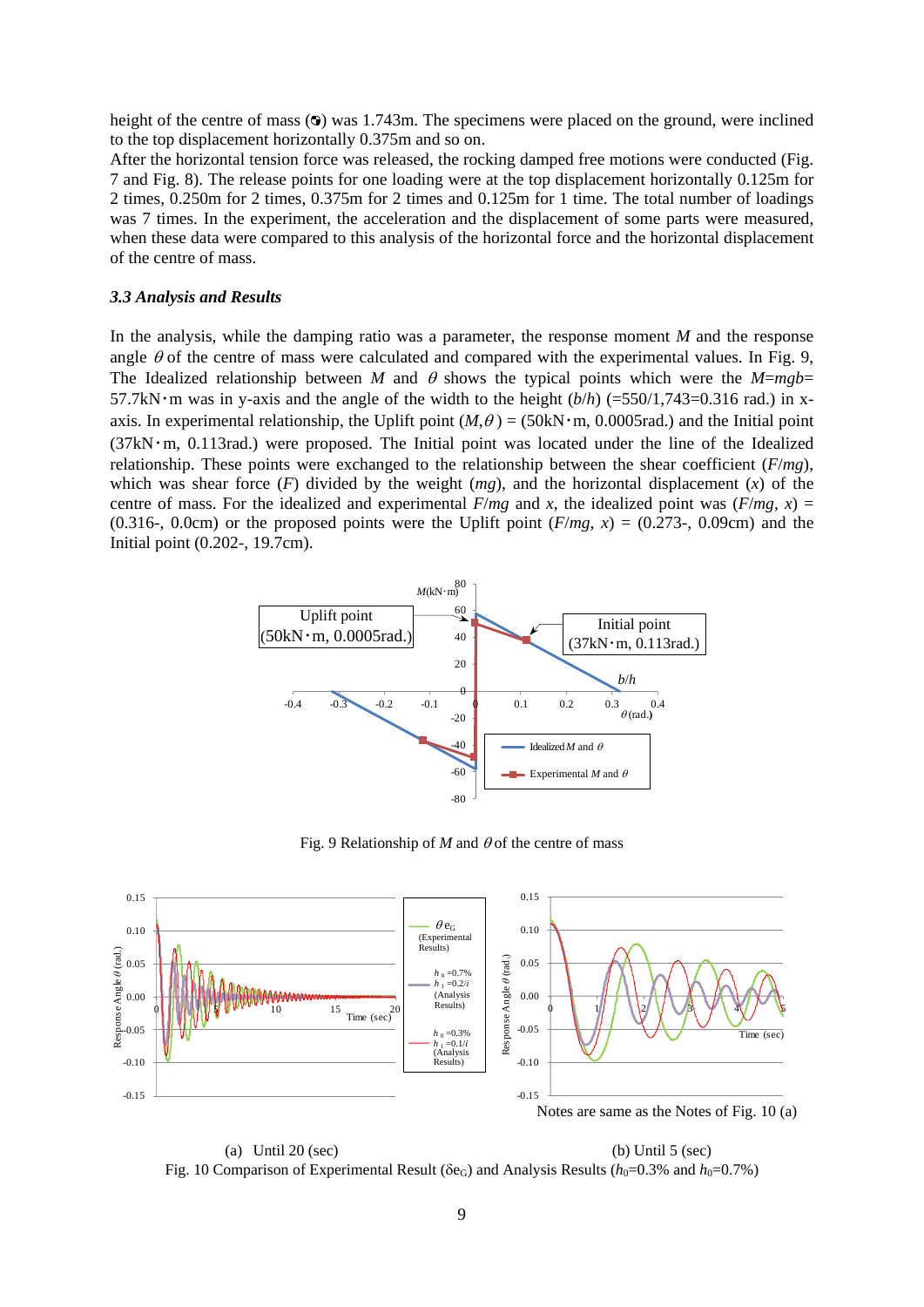According to the elastic stiffness,  $k<sub>I</sub>$  in Equation 4 or  $\omega<sub>0</sub>$  in Equation 12, the period of the contact of the specimen to the ground was calculated to be 0.11 second. Outside of the elastic, the response functions include the hyperbolic functions (sinh, cosh) without trigonometric functions in Equation 11 and 13 and don't have any period.

As the results, Fig. 10 shows the non-linear time history response analysis results of the damped free motion of the Rocking Specimen. In Fig. 10,  $\theta e_G$  was the response angle of the centre of gravity and started at 0.113rad. when the top displacement horizontally was 0.375 m in the first time among the 2 times loadings. Until 10 (sec),  $\theta e_G$  has some amplitude and after 10 (sec), it has some residual angle.

According to the relationship of Fig. 9 and Equations 11 – 13, the analysis results of  $\theta$  were also shown in Fig. 10. They were 2 results when  $h_0$  was 0.3% and  $h_1$  was 0.1/*i* or  $h_0$  was 0.7% and  $h_1$  was 0.2/*i*. When  $h_0$  was 0.3%, the amplitudes of  $\theta$  were close to the experimental data until 10 (sec). When  $h_0$  was 0.7%, the amplitudes of  $\theta$  were close to the experimental data after 10 (sec). Fig.10 (b) shows the same results of until 5 (sec) of 20 (sec) in Fig. 10 (a), while the interval times between the peaks were not similar in the experimental data and the 2 results. In the analysis, the grounding times of the specimen were calculated to be about 0.002 (sec) or more.

# **4. CONCLUSIONS**

In this paper, the response values of acceleration records in recent years, the time history analyses of rocking motion were described. The main points of these results were as follows;

- (1) The response displacements of 2016 Kumamoto Earthquake Main shock or Foreshock near the epicenter were equal or greater than ones of 2004 Niigata-ken Chuetsu Earthquake, 1995 Kobe Earthquake or others.
- (2) When the period was larger than 5 (sec), the response displacement of 2016 Kumamoto Earthquake Main shock near the epicenter were still increasing and the same increasing was also analyzed in 2015 Nepal Earthquake.
- (3) When the stiffness in rocking motion was negative, the response horizontal force and the response horizontal displacement were calculated by the hyperbolic functions.
- (4) The period by the stiffness during the contact of the rocking specimen to the ground in this analysis was considered to be 0.11 (sec).
- (5) The similar response displacements of the rocking motion to the experimental results were when the damping factors at the displacement zero were 0.3% or 0.7%.
- (6) The grounding times of the rocking specimen in this analysis were calculated to be about 0.002 second or more.
- (7) The comparison between the analysis and the experimental results of the rocking motion were not so much similar, therefore, the coupled system like Soil-Structure Interaction should be necessary.

## **5. REFERENCES**

Center for Engineering Strong Motion Data Homepage (2015). Lamjung, Nepal Earthquake of 25 April, http://www.strongmotioncenter.org/cgi-bin/CESMD/selectpage.pl?Lamjung\_us20002926%2FNPKATNP=on& Raw=on

Inukai M (2012). Response Values of Earthquake Waves and Structural Assessment of Cultural Heritage, *Proceeding of the 15th World Conference on Earthquake Engineering, International Association for Earthquake Engineering*, Lisbon, Portugal, Sept., Paper ID.: 2012-2336.

Inukai M, Azuhata T (2017). Damped Free Motion of Rocking Specimens in Non-Linear Time History Response Analysis, *Proceedings of the VII International Conference on Coupled Problems in Science and Engineering*, International Center for Numerical Methods in Engineering (CIMNE), Ebook, pp.227-233, Rhodes Island, Greece.

Inukai M, Azuhata T, Morita K, et al. (2017). Out-of-plane Dynamic Test of Unreinforced Masonry Walls Retrofitted andResponse Values of Recent Acceleration Records, *Proceeding of the 16th World Conference on*